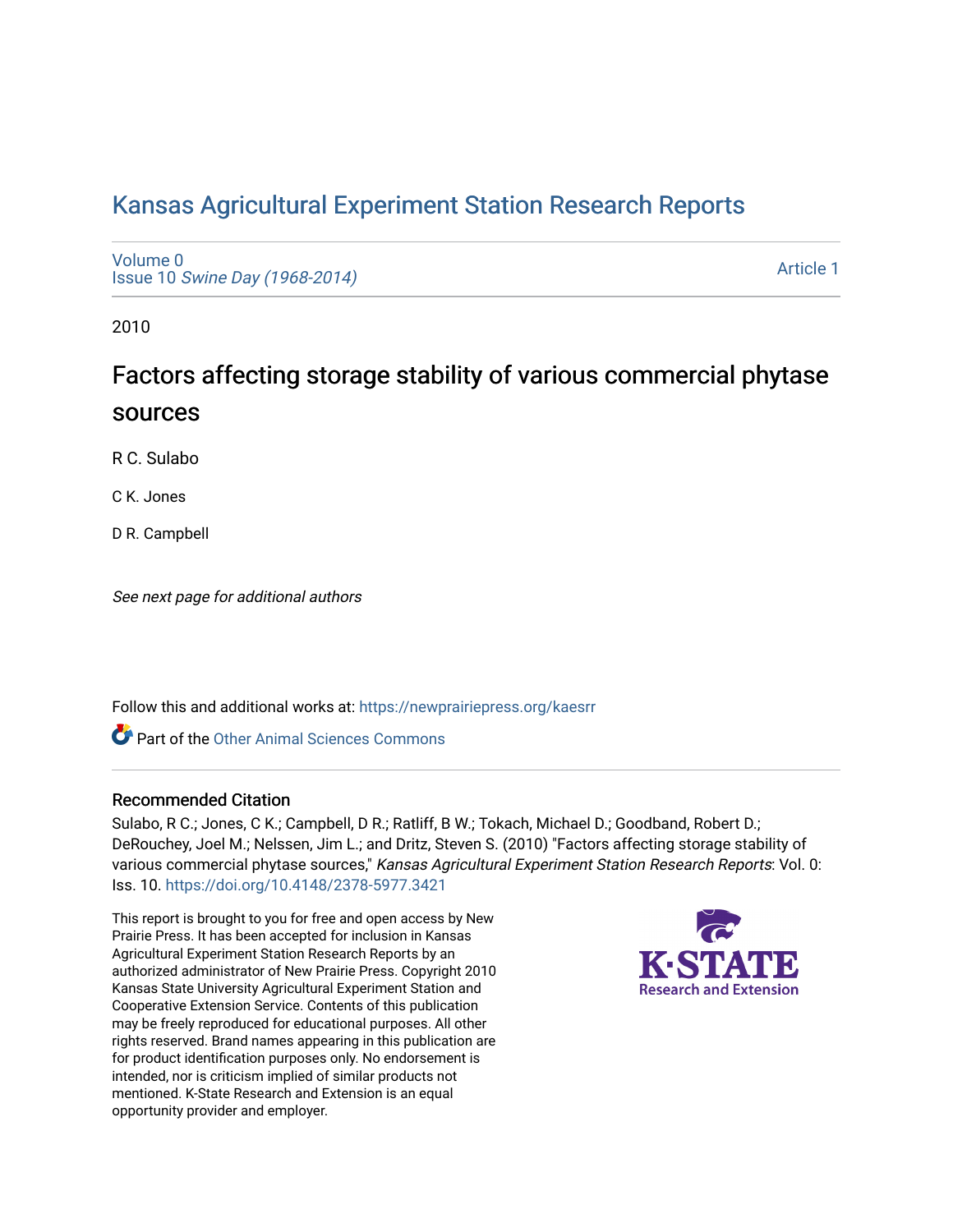## Factors affecting storage stability of various commercial phytase sources

## **Abstract**

A 360-d study was performed to evaluate the effects of environmental conditions on storage stability of exogenous phytases. Coated and uncoated products from 3 phytase sources (Ronozyme P, OptiPhos, and Phyzyme) were stored as pure forms, in a vitamin premix, or in a vitamin and trace mineral (VTM) premix. Pure products were stored at 0, 41, 73, and 99ºF (75% humidity). Premixes were stored at 73 and 99ºF. Sampling was performed on d 0, 30, 60, 90, 120, 180, 270, and 360. Sampling of the pure products stored at 0 and 41ºF was discontinued after d 120 due to mold growth in the 41ºF samples. Stability was measured as the residual phytase activity (% of initial) at each sampling point. For the stability of the pure forms, all interactive and main effects of phytase product, coating, time, and temperature of storage were significant (P < 0.01), except for time x coating interaction. When stored at 73ºF or less, pure phytases retained at least 91, 85, 78, and 71% of initial phytase activity at 30, 60, 90, and 120 d of storage, respectively. However, storing pure products at 99ºF reduced (P < 0.01) phytase stability, with OptiPhos retaining the most ( $P < 0.01$ ) activity. Coating mitigated ( $P < 0.01$ ) the negative effects of high storage temperature for Ronozyme and OptiPhos (from d 90 onward) but not for Phyzyme. For the stability of phytase in different forms of storage, all interactive and main effects of phytase product, form, coating, time, and temperature of storage were significant (P < 0.01). When stored at room temperature (73ºF), retained phytase activities for a majority of the phytase sources were more than 85, 73, and 60% of initial activity up to 180 d when stored as pure products, vitamin premixes, or VTM premixes, respectively. When stored at 99ºF, pure phytase products had greater (P < 0.01) retention of initial phytase activity than when phytases were mixed with the vitamin or VTM premixes. Coated phytases stored in any form had greater (P < 0.01) activity retention than the uncoated phytases at all sampling periods. In conclusion, storage stability of commercially available phytases is affected by duration of storage, temperature, product form, coating, and phytase source. Pure products held at 73ºF or less were the most stable. In premixes, longer storage time and higher temperature reduced phytase activity, but coating mitigated some of these negative effects.; Swine Day, Manhattan, KS, November 18, 2010

## Keywords

Swine Day, 2010; Kansas Agricultural Experiment Station contribution; no. 11-016-S; Report of progress (Kansas State University. Agricultural Experiment Station and Cooperative Extension Service); 1038; Swine; Enzyme; Phytase; Stability; Storage

## Creative Commons License



This work is licensed under a [Creative Commons Attribution 4.0 License](https://creativecommons.org/licenses/by/4.0/).

## Authors

R C. Sulabo, C K. Jones, D R. Campbell, B W. Ratliff, Michael D. Tokach, Robert D. Goodband, Joel M. DeRouchey, Jim L. Nelssen, and Steven S. Dritz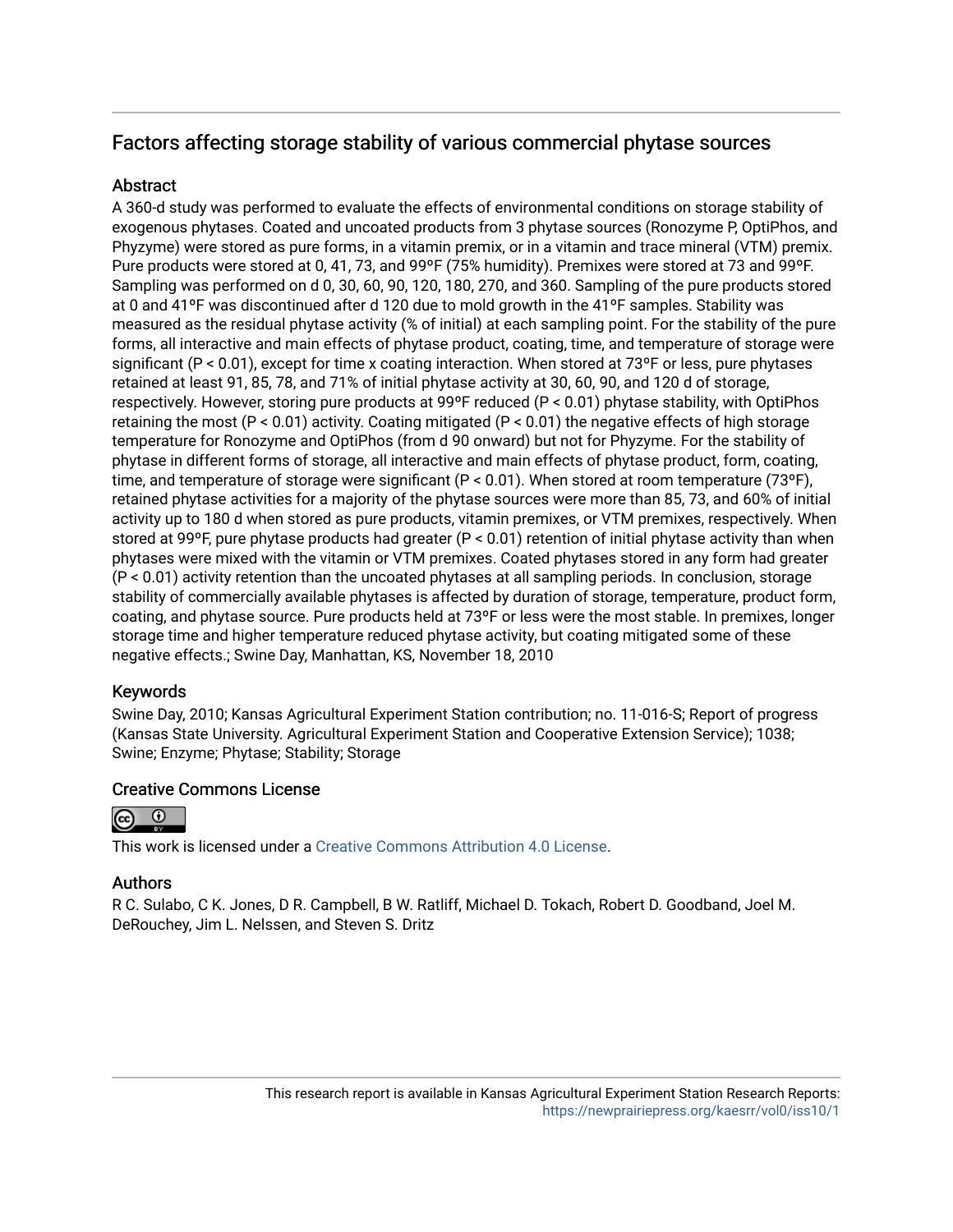# Factors Affecting Storage Stability of Various Commercial Phytase Sources<sup>1</sup>

*R. C. Sulabo, C. K. Jones, M. D. Tokach, R. D. Goodband, S. S. Dritz2 , D. R. Campbell3 , B. W. Ratliff4 , J. M. DeRouchey, and J. L. Nelssen*

#### Summary

A 360-d study was performed to evaluate the effects of environmental conditions on storage stability of exogenous phytases. Coated and uncoated products from 3 phytase sources (Ronozyme P, OptiPhos, and Phyzyme) were stored as pure forms, in a vitamin premix, or in a vitamin and trace mineral (VTM) premix. Pure products were stored at 0, 41, 73, and 99ºF (75% humidity). Premixes were stored at 73 and 99ºF. Sampling was performed on d 0, 30, 60, 90, 120, 180, 270, and 360. Sampling of the pure products stored at 0 and 41ºF was discontinued after d 120 due to mold growth in the 41ºF samples. Stability was measured as the residual phytase activity (% of initial) at each sampling point. For the stability of the pure forms, all interactive and main effects of phytase product, coating, time, and temperature of storage were significant  $(P < 0.01)$ , except for time  $\times$  coating interaction. When stored at 73 $\mathrm{^oF}$  or less, pure phytases retained at least 91, 85, 78, and 71% of initial phytase activity at 30, 60, 90, and 120 d of storage, respectively. However, storing pure products at 99ºF reduced (*P* < 0.01) phytase stability, with OptiPhos retaining the most  $(P < 0.01)$  activity. Coating mitigated (*P* < 0.01) the negative effects of high storage temperature for Ronozyme and OptiPhos (from d 90 onward) but not for Phyzyme. For the stability of phytase in different forms of storage, all interactive and main effects of phytase product, form, coating, time, and temperature of storage were significant  $(P < 0.01)$ . When stored at room temperature (73ºF), retained phytase activities for a majority of the phytase sources were more than 85, 73, and 60% of initial activity up to 180 d when stored as pure products, vitamin premixes, or VTM premixes, respectively. When stored at 99ºF, pure phytase products had greater (*P* < 0.01) retention of initial phytase activity than when phytases were mixed with the vitamin or VTM premixes. Coated phytases stored in any form had greater (*P* < 0.01) activity retention than the uncoated phytases at all sampling periods. In conclusion, storage stability of commercially available phytases is affected by duration of storage, temperature, product form, coating, and phytase source. Pure products held at 73ºF or less were the most stable. In premixes, longer storage time and higher temperature reduced phytase activity, but coating mitigated some of these negative effects.

Key words: enzyme, phytase, stability, storage

<sup>&</sup>lt;sup>1</sup> Appreciation is expressed to DSM Nutritional Products, Inc., Parsipanny, NJ, and Enzyvia, LLC, Sheridan, IN, for providing the phytase analyses.

 $^{\rm 2}$  Department of Diagnostic Medicine/Pathobiology, College of Veterinary Medicine, Kansas State University.

<sup>3</sup> DSM Nutritional Products, Inc, Parsippany, NJ.

<sup>4</sup> Enzyvia, LLC, Sheridan, IN.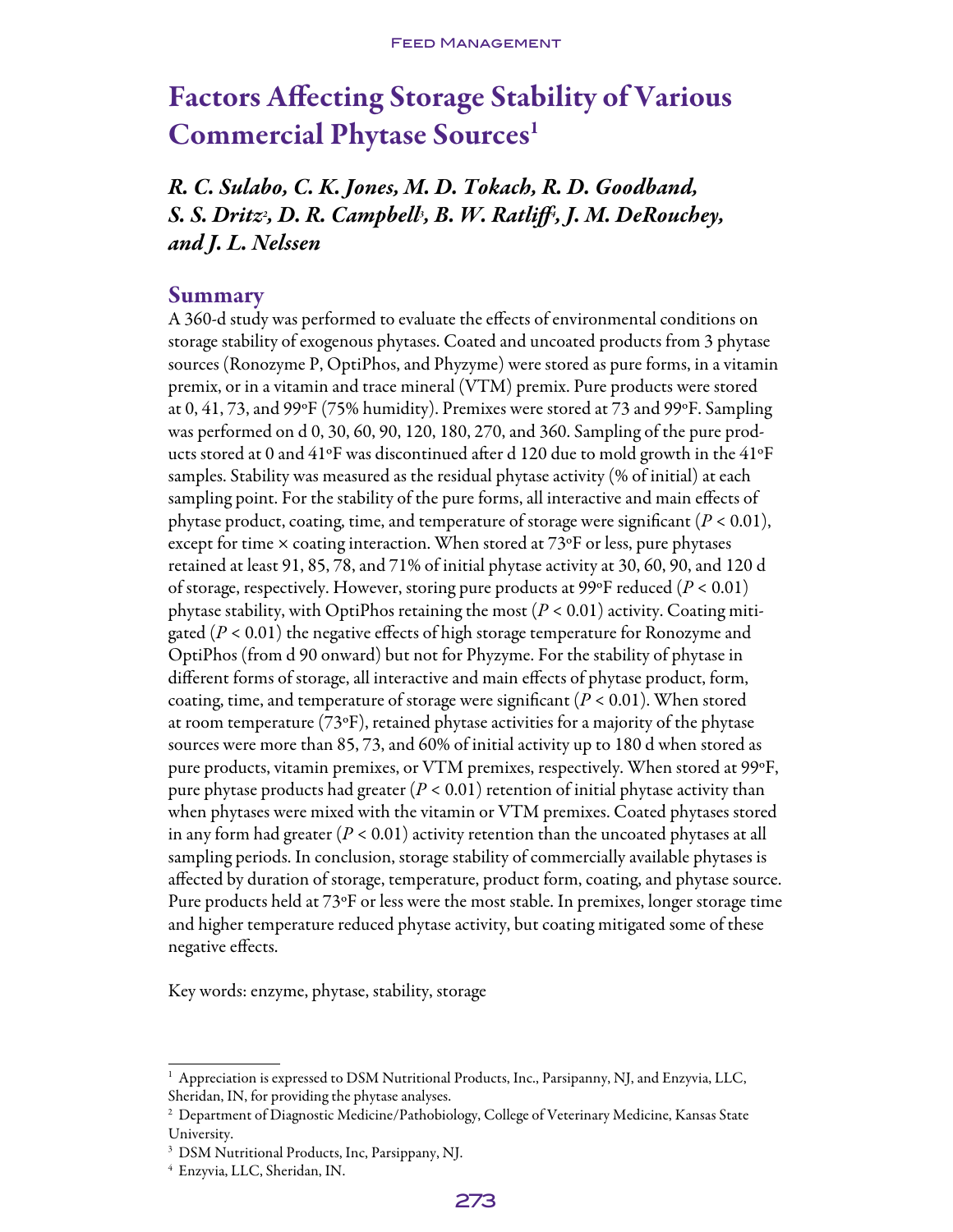## Introduction

Phytases are routinely used in swine and poultry diets as an economical P source to increase the availability of phytate phosphorus in the diet. The rapid increase in phytase use has led to the introduction of several commercial phytases produced from various microbial sources. The ultimate value of any phytase product depends on its efficacy and stability. As with any catalytic proteins, phytases lose significant amount of activity when subjected to feed processing treatments. Research has focused on optimizing thermostability of exogenous phytases in industrial settings. Nutritionists most often consider minimum guaranteed levels of phytase after feed processing in their diet formulations; however, the stability of phytases during storage receives little attention. Currently, there has been no independent study evaluating the effects of various factors such as coating, time, or temperature of storage on the stability of commercial phytases. In addition, the use of phytase-fortified vitamin and vitamin-trace mineral premixes is becoming more popular in the industry. There also may be potential interactions between phytase and some components of the premixes that may affect phytase activity.

Therefore, the objective of this study was to determine the effects of coating, storage form, storage temperature, and duration of storage on the stability of six commercially available phytases.

## Procedures

This study was conducted at the Animal Nutrition Laboratory and at the Bioprocessing and Industrial Value Added Program (BIVAP) Building at Kansas State University.

#### *Phytase sources*

Six commercially available phytases were used in this experiment: OptiPhos 2000-M (uncoated, declared potency of 2,000,000 phytase units [FTU]/kg); OptiPhos 2000-PF (coated, declared potency of 2,000,000 FTU/kg); Phyzyme XP 5000 G (uncoated, declared potency of 5,000,000 FTU/kg); Phyzyme XP 10,000 TPT (coated, declared potency of 10,000,000 FTU/kg); Ronozyme P-M (uncoated, declared potency of 50,000,000 phytase units [FYT]/kg); and Ronozyme P-CT (coated, declared potency of 10,000,000 FYT/kg). One phytase unit (FTU or FYT) was defined as the amount of enzyme that catalyzes the release 1  $\mu$ mol of iP per minute from 5.1 mM sodium phytate in pH 5.5 buffer at 37°C. Pure cornstarch was used as a negative control due to the low inherent phytase activity. The coated and uncoated phytases were obtained from a third-party distributor. The manufacturing dates of all products were obtained from the original supplier to ensure that the products were within 6 mo of manufacture and were not expired.

## *Pure products*

On d 0, 3 lb of each of the pure phytase products and cornstarch were individually placed into 12 open, single-lined paper bags. Three bags of each product were stored in a freezer (0°F), in a refrigerator (41°F), at room temperature (73°F), and in a controlled environment chamber set at 99ºF and 75% humidity. A blind sample from each bag was taken at d 30, 60, 90, 120, 180, 270, and 360, and sent to Technical Marketing Analytical Services of DSM Nutritional Products, Inc. (Belvidere, NJ) for phytase analysis using a slight modification of the AOAC official method (AOAC, 2000). A second sample from each bag of the cornstarch control, OptiPhos 2000-M, and Opti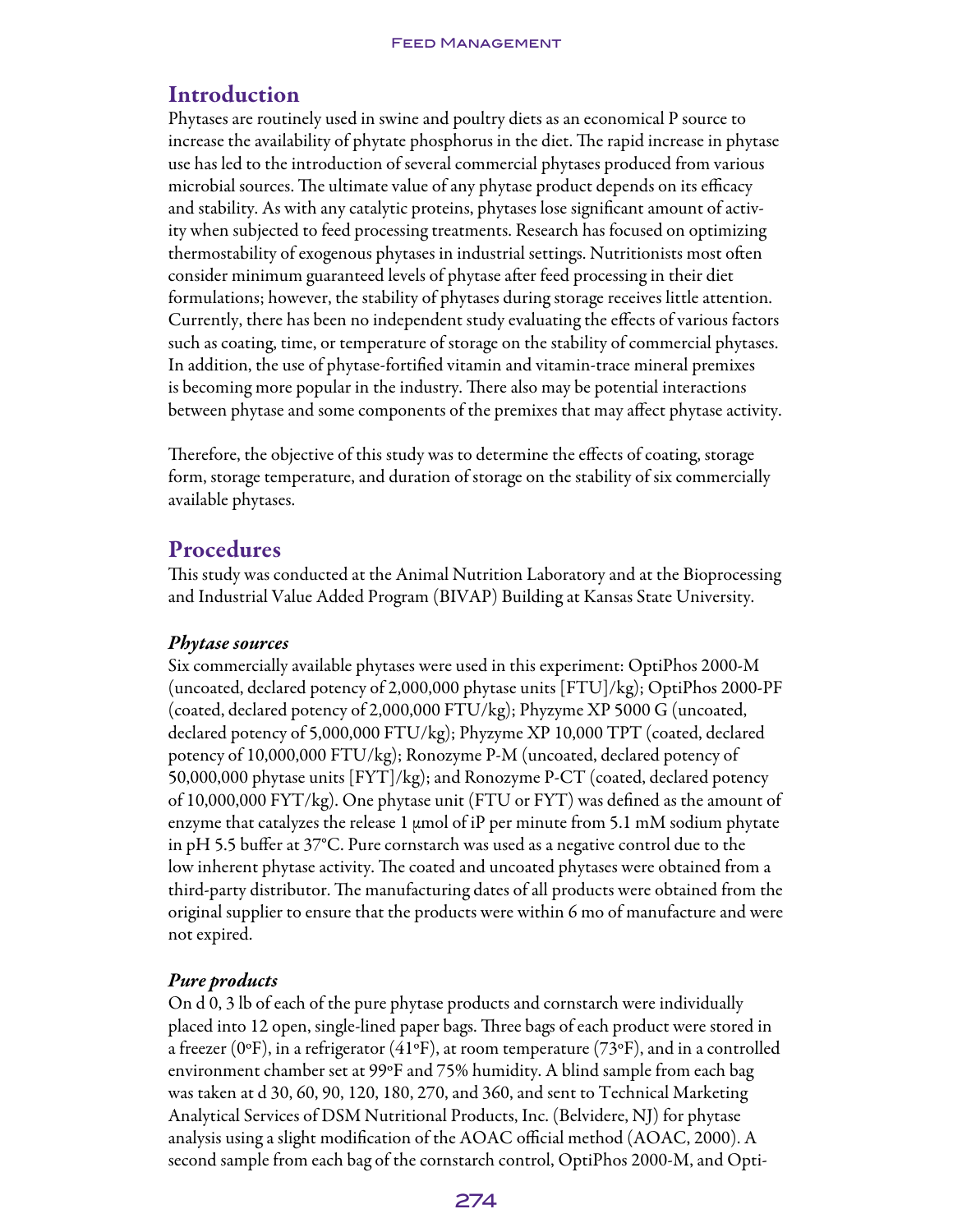Phos 2000-PF was blinded and sent to Phytex, LLC (Portland, ME) for phytase analysis using the Phytex method. However, sampling of the pure products stored at 0 and 41ºF was discontinued after d 120 due to mold growth in the retained 41ºF samples. Thus, only pure products stored at 73 and 99ºF were sampled for all time points.

#### *Premixes*

Each phytase product and the cornstarch control were added and mixed with either the K-State vitamin premix or the vitamin and trace mineral premix (VTM). The amount added for each phytase product was determined such that including 0.30% premix in the diet would provide the levels of phytase recommended by its respective manufacturer (250 FTU/kg, OptiPhos 2000-M and OptiPhos 2000-PF; 500 FTU/kg, Phyzyme XP 5000 G and Phyzyme XP 10,000 TPT; 1,850 FYT/kg, Ronozyme P-M and Ronozyme P-CT).

A total of 5.4, 5.4, 3.0, 1.5, 5.6 and 1.1 lb of pure OptiPhos 2000-M, OptiPhos 2000-PF, Phyzyme XP 5000-G, Phyzyme XP 10000 TPT, Ronozyme P-M, and Ronozyme P-CT, respectively, were weighed. Cornstarch was added to the pure phytase products to create 21.7-(OptiPhos) or 15.0-(Phyzyme XP and Ronozyme P) lb batches, which were mixed with a paddle mixer for 5 min. A total of 108 (OptiPhos) or 75 (Phyzyme XP and Ronozyme P) lb of vitamin or VTM premix was added to each batch and mixed with a paddle mixer for an additional 12 min to create premix batches of 130 (Opti-Phos) or 90 (Phyzyme XP and Ronozyme P) lb. Additionally, 130 lb of cornstarch made up the control batch. The vitamin premix was that recommended by K-State. The VTM contained equal quantities of K-State-recommended vitamin and trace mineral premixes.

The 7 batches were each equally divided into 6 open, single-lined paper bags. Three bags of each batch were stored either at room temperature (approximately 73ºF) or in the environmentally-controlled chamber set at 99ºF and 75% humidity. A sample from each bag was taken every 30 d until d 180, except for the last 2 samplings (taken at d 270 and 360). Each blind sample was sent for phytase analysis to Technical Marketing Analytical Services of DSM Nutritional Products, Inc., using a slight modification of the AOAC official method. A second sample from each bag containing the control, OptiPhos 2000-M, and OptiPhos 2000-PF premixes, was blinded and sent to Phytex, LLC for phytase analysis using the Phytex method.

#### *Statistical analyses*

Data were analyzed using the MIXED procedure of SAS (SAS Institute, Inc., Cary, NC) to determine the interactive and main effects of coating, storage form, storage temperature, and time on stability of six commercially available phytases. Because the vitamin and VTM premixes were only stored at room temperature and in the environmentally controlled heat chamber, 2 analyses were performed. The first was with the pure forms only, and the second was for pure forms, vitamin, and VTM premixes at 73ºF and 99ºF. Least square means were calculated for each independent variable. When treatment effect was a significant source of variation, differences were determined by using the preplanned, pairwise comparisons (PDIFF option of SAS). Statistical significance and tendencies were set at  $P \le 0.05$  and  $P < 0.10$  for all statistical tests.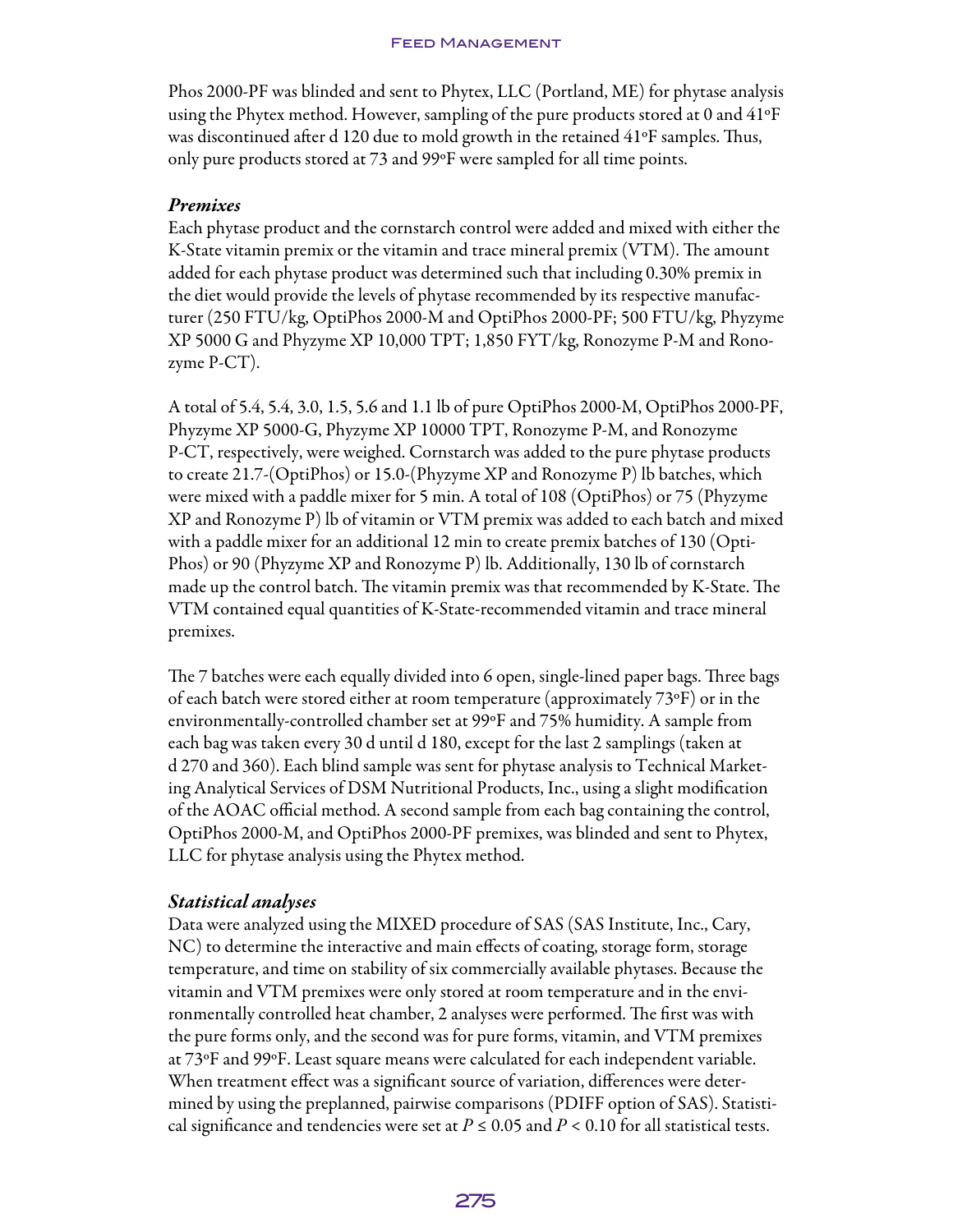## Results

#### *Initial phytase activity*

The calculated and analyzed initial (d 0) phytase activity of the samples is shown in Table 1. Using the AOAC assay, the control samples for the pure product, the vitamin premix, and the VTM premix contained 4,967 to 10,500 phytase units/kg. However, the phytase activity of the control samples analyzed using the Phytex assay was much higher than the analyses using the AOAC assay. For all three forms, the AOACanalyzed phytase levels of OptiPhos, Phyzyme XP, and Ronozyme P were 196 to 295, 97 to 157, and 103 to 142% higher than their calculated phytase levels. Using the Phytex assay, samples of the pure OptiPhos 2000-M and OptiPhos 2000-PF had similar (101 to 102%) phytase activity compared to their calculated levels. In contrast, phytase activity of both OptiPhos products added to the vitamin and the VTM premix were lower, ranging from 30 to 68% of their calculated levels.

## *Pure products*

All interactive and main effects of phytase product, coating, time, and temperature of storage were significant ( $P < 0.01$ ; Table 2), except for time  $\times$  coating interaction.

When stored at 73ºF or less, the retained activity of phytases stored in pure form decreased (*P* < 0.01) as storage duration increased, regardless of phytase source or coating (Figures 1 to 3). At d 30, 60, and 90, pure phytases retained at least 91, 85, and 78% of initial phytase activity, respectively. Until d 120, the pure forms retained 71 to 102% of initial phytase activity, except for Ronozyme M, which retained 59% at 41ºF. However, storing pure products at 99ºF had greater (*P* < 0.01) effects on phytase stability. At d 30, both OptiPhos products stored in pure form retained 91 to 93% of initial activity when stored at 99ºF, whereas the Phyzyme phytases retained 69 to 74%. Ronozyme CT retained 69% of initial phytase activity at d 30, but Ronozyme M only retained 36%. Afterward, phytases stored in pure forms retained at least 44, 39, and 33% of initial phytase activity at d 60, 90, and 120, respectively, except for Ronozyme M. Ronozyme M retained only 5% of initial phytase activity at d 120. At d 180, 270, and 360, phytases stored in pure forms at 99ºF had retained phytase activities ranging from 1 to 53%, compared with 50 to 109% when stored at 73ºF.

The coated OptiPhos had similar retention rates compared with the uncoated Opti-Phos at d 30 and 60 when stored at 99ºF, but coating improved (*P* < 0.01) its retention rates from d 90 onward. Coating also improved (*P* < 0.01) the retained phytase activities of Ronozyme phytase throughout the study; however, the coated Phyzyme had lower (*P* < 0.01) phytase activities than the uncoated Phyzyme until d 360. Among the coated phytases, the retention rates of Ronozyme-CT were lower  $(P < 0.01)$  than OptiPhos 2000-PF until d 120, while it was similar with Phyzyme 10,000 TPT until d 90. Among the uncoated phytases, OptiPhos 2000-M had greater (*P* < 0.01) phytase activities than both Phyzyme 5,000 G and Ronozyme M at d 30, but Phyzyme 5,000 G retained more  $(P < 0.01)$  than the other 2 uncoated phytases from d 90 onward.

#### *Premixes*

All interactive and main effects of phytase product, form, coating, time, and temperature of storage were significant ( $P < 0.01$ ; Table 3), except for time  $\times$  form  $\times$  coating and coating  $\times$  temp interactions ( $P < 0.08$ ).

#### 276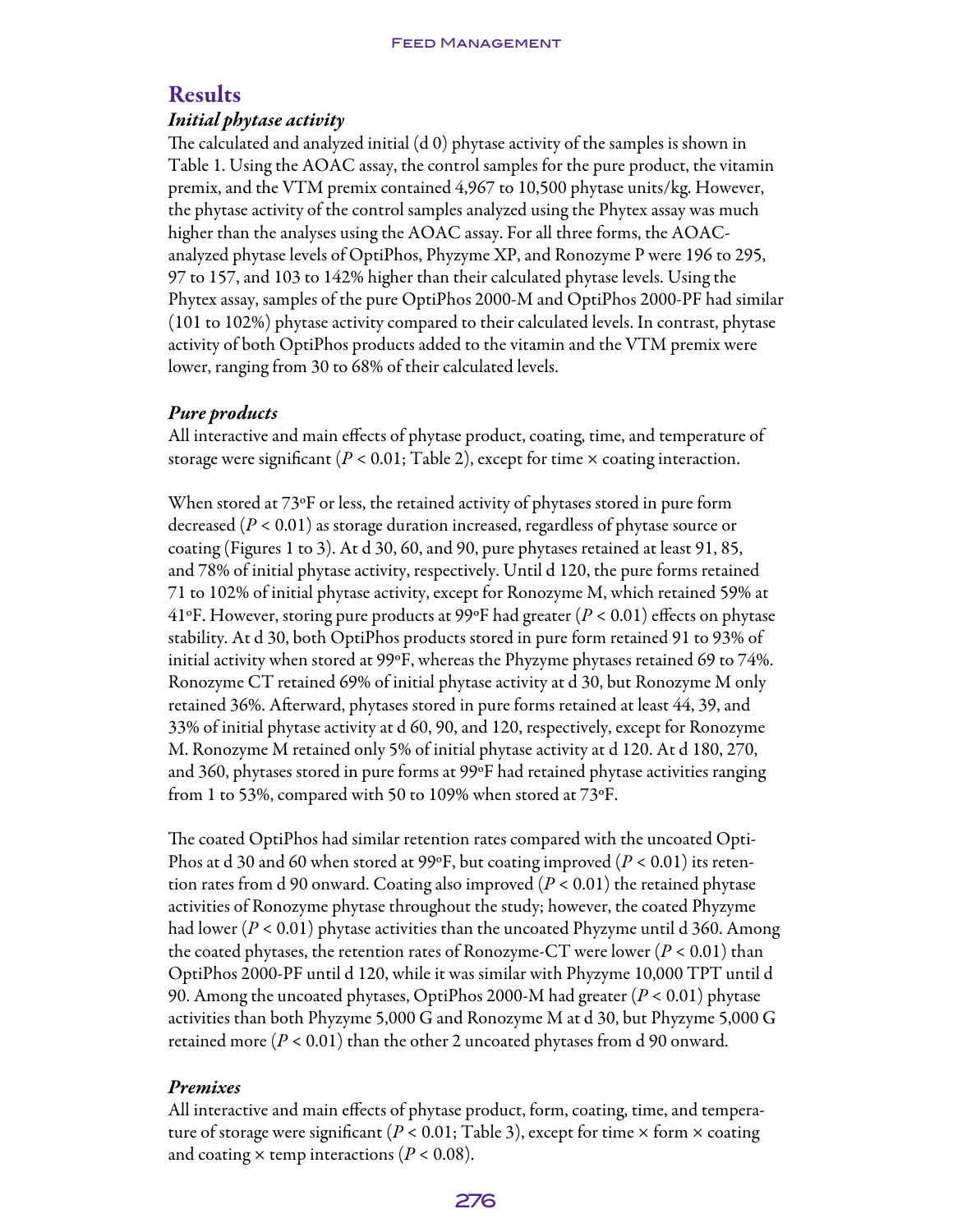When stored at 73ºF, pure forms retained more (*P* < 0.01) phytase activity with increasing duration of storage than phytase-supplemented vitamin or VTM premixes (Figures 4 to 6). Pure phytase products retained at least 85 and 72% of initial phytase activity until d 180 and d 360, respectively; except for Ronozyme M (50%). In contrast, phytase-supplemented vitamin premixes retained at least 73% until d 180, except for Phyzyme 5,000 G (67%). At d 270 and d 360, both Phyzyme 5,000 G and Ronozyme M retained 56 to 59% of initial phytase activity, while the rest of the phytases retained at least 68%. Among all the phytases, OptiPhos 2000 PF retained the most activity  $(> 92\%; P < 0.01)$  until d 360 when mixed with the vitamin premixes. In comparison, Ronozyme CT retained at least 83% of its initial phytase activity, whereas Phyzyme 10,000 TPT retained at least 73% until d 360. For the phytase-supplemented VTM premixes, retained phytase activities were at least 60% until d 180, except for OptiPhos 2000 M (43%). At d 270 and d 360, OptiPhos 2000 M only had 28% of its initial phytase activity, compared with at least 52% for the rest of phytases when mixed into the VTM premixes. As with the vitamin premixes, OptiPhos 2000 PF retained the most activity ( $P < 0.01$ ) among all the phytases when mixed into the VTM premixes; however, its retention rates were lower  $(P < 0.01)$  than the rates obtained in the vitamin premixes. At d 360, OptiPhos 2000 PF, Ronozyme CT, and Phyzyme 10,000 TPT retained at least 83, 75, and 63% of initial phytase activity, respectively.

When stored at 99ºF, retained phytase activities were much lower (*P* < 0.01) than the retention rates observed in samples stored at 73ºF, regardless of the phytase source, coating, or form of storage. Pure phytase products also had greater  $(P < 0.01)$  retained phytase activities than the phytase-supplemented vitamin or VTM premixes. For the phytase-supplemented vitamin and VTM premixes, retained phytase activities after only 30 d of storage was 59 and 62% on average, which is lower (*P* < 0.01) than 72% for the pure phytase products. Ronozyme M was the least stable when mixed into vitamin premixes, retaining only 31% of its initial phytase activity at d 30. For the VTM premixes, OptiPhos 2000 M was the most affected, retaining only 20% of its initial phytase activity after a month of storage. At d 180, the phytase treatments had 3 to 53% of initial phytase activity. At the end of study (d 360), all the phytases had less than 28% of initial phytase activity.

The coated phytases stored in pure form or phytase-supplemented vitamin or VTM premixes had greater (*P* < 0.01) phytase activity than the uncoated phytases at all sampling periods. However, the differences in phytase activity between the coated and uncoated phytases were smaller  $(P < 0.01)$  when they were stored in pure forms than in the vitamin and VTM premixes. At d 30, 60, and 90, the differences in retained phytase activity between the coated and uncoated phytases ranged from 4.2 to 4.5, 11.5 to 28.6, and 33.4 to 44 percentage units when the phytases were in pure forms, vitamin premixes, and the VTM premixes. At d 30, coated phytases had similar phytase activities between the 3 forms when stored at 99ºF; however, uncoated phytases stored in pure form had greater  $(P < 0.01)$  phytase activity than those mixed with the vitamin and VTM premixes. Likewise, uncoated phytases in vitamin premixes retained greater (*P* < 0.01) phytase activity than those in VTM premixes. When uncoated phytases were used and stored at 99°F, the pure forms had greater  $(P < 0.01)$  phytase activities than those in vitamin premixes, while both had greater  $(P < 0.01)$  phytase activities than the VTM premixes at all sampling periods.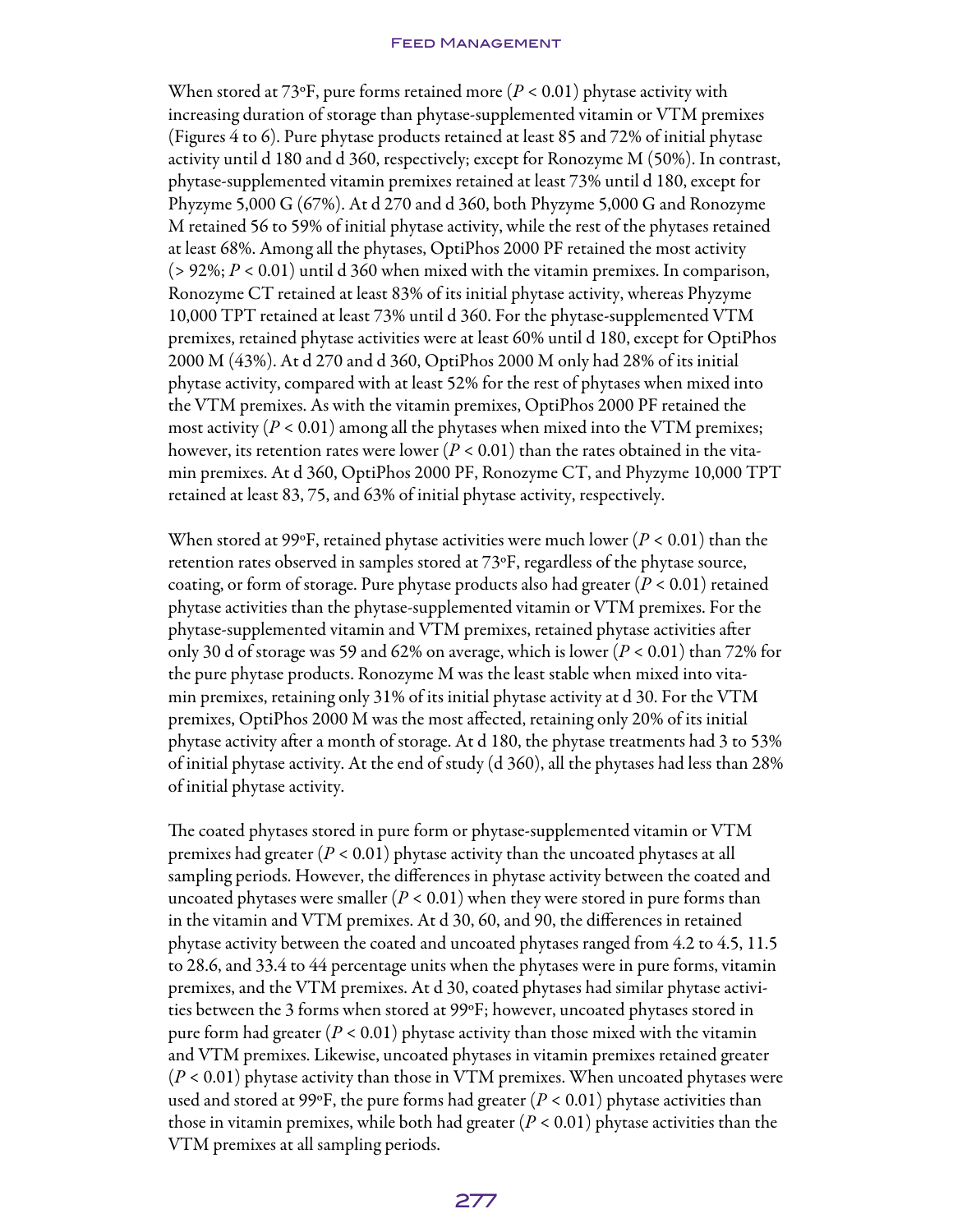## **Discussion**

## *Phytase assays*

Previous research at Kansas State University (Jones, et al. 2009<sup>5</sup> ) demonstrated that the level of accuracy of the analysis for phytase activity depended on the phytase product and assay method used. Using the AOAC method, the initial phytase activity of OptiPhos was 2 to 3 times greater than levels calculated by the manufacturer, which is similar (2.5 times) to the difference observed in earlier research. The analyzed initial phytase activities for Phyzyme and Ronozyme were closer (1 to 1.6 times greater) to their calculated levels, which is expected, as the AOAC assay is the recommended method of analysis for these products. For Optiphos, the analyzed initial phytase activity was similar to the manufacturer's calculated levels when their recommended Phytex assay was used.

## *Phytases in pure forms*

Phytase manufacturers often provide overages as much as 10 to 30% in phytase activity to account for potential losses during feed processing treatments and storage. However, data are limited on the storage stability (defined as % of initial phytase activity) of commercial phytases, except for those reported by manufacturers in product registrations (European Food Safety Authority, 2006<sup>6</sup>; 2008<sup>7</sup>; 20098). Though temperatures and conditions from manufacture, transport, and storage of phytases may not approximate conditions during feed processing, enough variation exists in storage conditions and time among phytase users to expect further losses in phytase activity. Most nutritionists do not measure phytase activity at the time of use, thus, it is important to understand the stability of the different commercial phytases during storage as affected by temperature and time.

The results of this study demonstrated that when phytase is stored at room temperature (73°F) or less, the pure product retained most (~85%) of its activity up to 60 d of storage, regardless of the phytase source or coating. However, phytase source influenced stability when storing the product for more than 60 d at 73ºF or less, with Optiphos and Phyzyme retaining more activity than Ronozyme. In the current study, Phyzyme XP 5000G and Phyzyme XP 10000 TPT retained 90.9 and 86.3% of initial activity, respectively, when stored at 73ºF and 180 d, which is similar to the retention rates reported to the European Food Safety Authority (2006, 2008). In these reports, the product had 87 and 80% of initial activity after 365 d of storage at 68ºF. However, the current results did not confirm the retention rates reported for Ronozyme M (European Food Safety Authority, 2009). After 180 d, it was reported that Ronozyme M retained 99 and 90% of initial phytase activity when stored at 50 and 77°F, respectively, which is greater than our observations (58.7% for 120 d at 41ºF and 60.6% after 180 d at 73ºF).

Storing phytase in ambient temperatures greater than 99ºF and 75% relative humidity was detrimental to the stability of the pure product. More importantly, phytase source affected retention rates with increasing time of storage, with the highest rates recov-

<sup>5</sup> Jones et al., Swine Day 2009, Report of Progress 1020, pp. 106-121.

<sup>6</sup> European Food Safety Authority. 2006 The EFSA Journal 404:1-20.

<sup>7</sup> European Food Safety Authority. 2008. The EFSA Journal 915:1-10.

<sup>8</sup> European Food Safety Authority. 2009. The EFSA Journal 1097:1-20.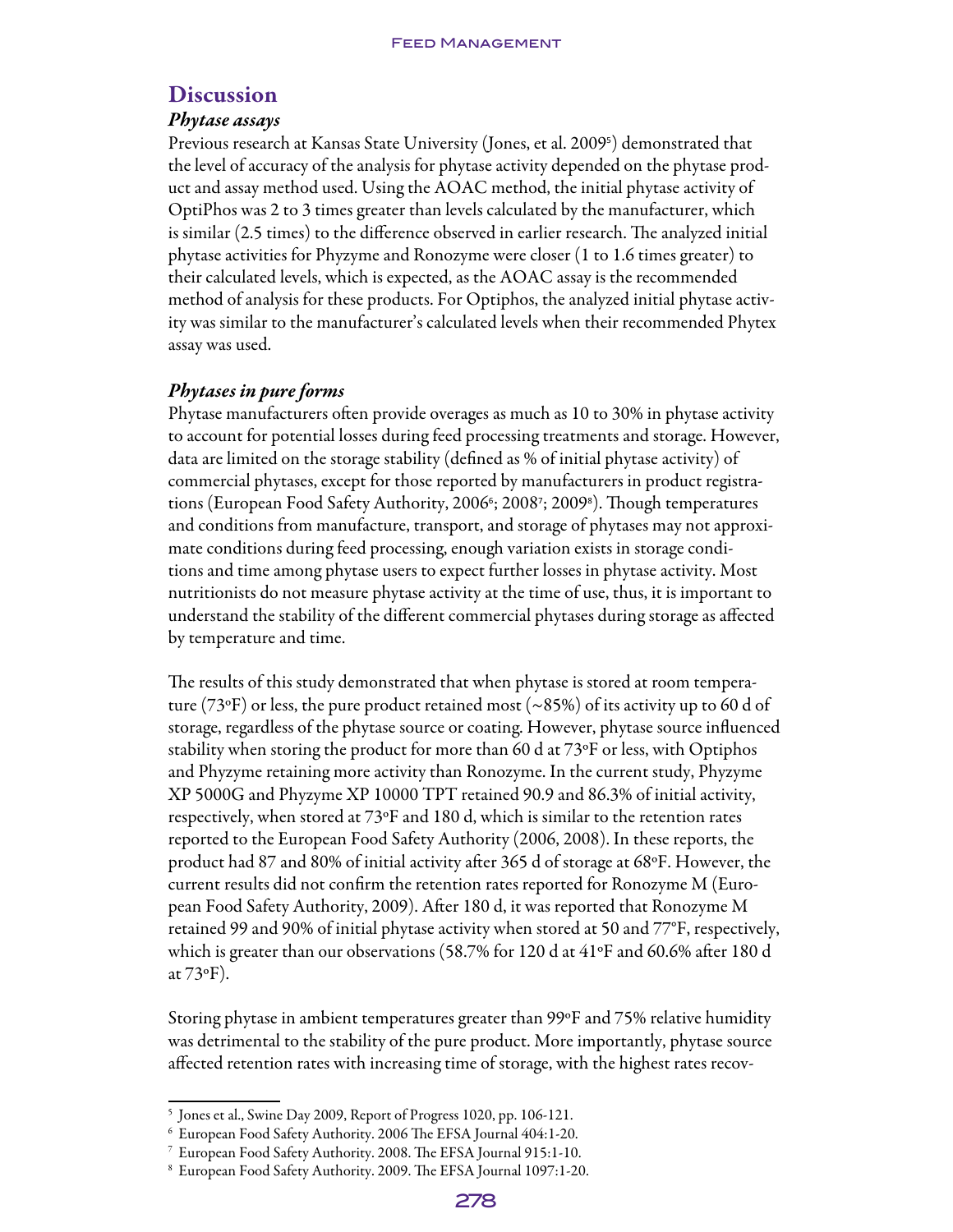ered from OptiPhos, followed by Phyzyme, and finally, by Ronozyme. This ranking among the three phytase sources was the same throughout the study. The difference in retained phytase activities between OptiPhos and Ronozyme was large (91.5 vs 52.6% after 30 d, 45.8 vs 8.9% after 180 d). In the European Food Safety Authority report (2009), Ronozyme M kept at 104°F and 60% relative humidity retained only 50% of its initial phytase activity after 30 d, which is similar to the rate retained in the current study. The stability limit of *Escherichia coli* phytases, such as OptiPhos and Phyzyme, has been reported to be 140ºF, whereas the stability limit for *Peniophora lycii* phytases has been reported at 176ºF. Both temperatures are greater than the heat treatment used in this study; however, one major difference is that these thermal stability rates were determined by incubating the enzyme at low pH for a short duration of time (~30 min) whereas the enzyme was subjected to lower but sustained heat for a longer duration (up to 180 d) in this study. Another factor may be the high humidity (75%) in the chambers in our study. Others have evaluated the effects of increasing ambient humidity (from 53 to 90%) on the stability of commercial phytases stored at high ambient temperatures (104 $\rm{eF}$ ) for 70 d, and observed that phytase activity decreased significantly with increasing ambient humidity. This suggests that regardless of the phytase source, the environmental conditions set in the current study were sufficient to denature the enzyme and reduce activity. These conditions do not attempt to mimic real conditions during transport of the product or storage where temperatures and humidity may be more variable, but it clearly demonstrates the importance of maintaining better conditions (e.g., 73ºF or less and lower ambient humidity) during storage to achieve greater stability from phytase products

Overall, coated pure products had greater phytase activity than uncoated pure products when exposed to 99ºF and increasing storage time, but this differed between phytase sources. Coating was beneficial for Ronozyme and OptiPhos (only from d 90 onward) but not for Phyzyme, wherein the uncoated product retained more activity than the coated product throughout the study. This suggests that the type of coating may differ between phytase manufacturers, and that some coated phytase products may provide better protection during storage than others.

#### *Phytases in premixes*

For most of the commercial phytase sources tested, retained phytase activities were more than 85, 73, and 60% of initial activity up to 180 d when stored as pure products, vitamin premixes, or VTM premixes, respectively, and when storage temperatures were at 73ºF. The exceptions were Ronozyme M for the pure phytase products, Phyzyme 5000 G for the vitamin premixes, and OptiPhos 2000 M for the VTM premixes, which are all uncoated phytases. In general, greater retention was observed with increasing storage time when phytases were stored as pure products than when mixed into either of the premixes. This suggests that storing phytase in pure forms may have advantages in retaining its original phytase activity compared with including it in premixes, when stored at room (73ºF) or lower temperatures.

When phytase was mixed into vitamin or VTM premixes and exposed to heat treatment (99ºF), coated phytases retained greater activities than uncoated phytases, especially when stored for more than 90 d. However, there were some differences between phytase sources, where coating had the greatest benefits for OptiPhos. Results also showed that uncoated phytases have very poor stability when mixed into the premixes

#### 279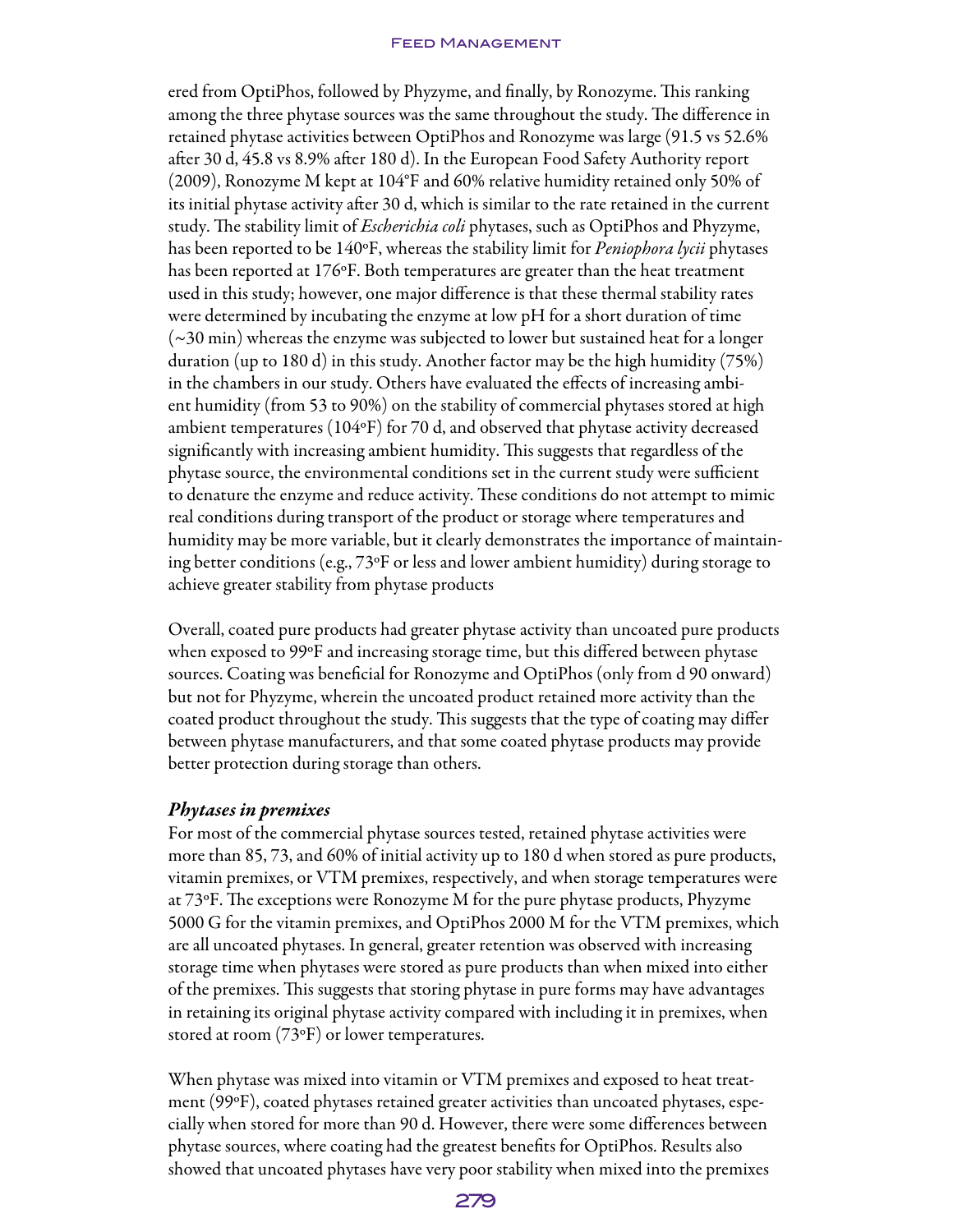and stored for even as few as 30 d. The loss of phytase activity was greater when phytase was mixed with VTM premixes than with vitamin premixes. These results suggest that high heat and humidity, as well as potential interactions with some components of the premixes, increased the rate of denaturation of phytases. Previous work has shown that mixing inorganic trace minerals with vitamins leads to significant losses in vitamin activity, which is thought to be due to the presence of ionic charges in mineral salts that can act as oxidizing agents. It is not the objective of the study to identify specific vitamins or trace minerals that may have contributed to greater losses in phytase activity, but the results clearly indicate that coated phytases should be used in premixes. This also demonstrates the differences in the ability of coating technologies to protect phytases not only from environmental degradation, but also against the negative effects of certain components in vitamin and VTM premixes.

In conclusion, stability of commercially available phytases during storage is affected by numerous factors, such as storage time, temperature, product form, coating, and source. Pure phytase products stored at 73ºF or less were the most stable. In premixes, longer storage time and higher temperature reduced phytase activity, but coating mitigated some of these negative effects.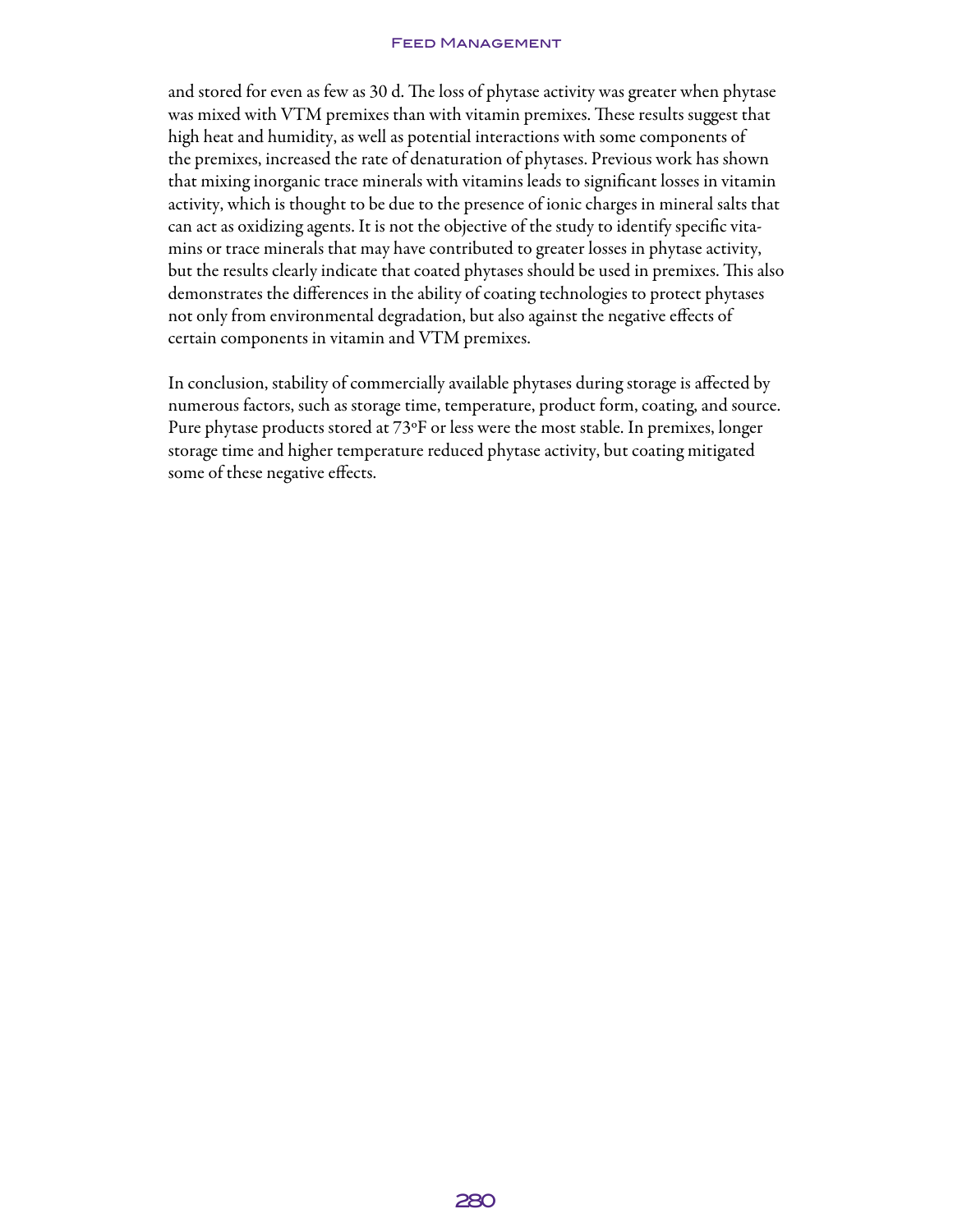|                                  | Phytase composition |                |                    |                  |                    |
|----------------------------------|---------------------|----------------|--------------------|------------------|--------------------|
|                                  | Calculated, PU/     | AOAC analysis, | <b>AOAC</b>        | Phytex analysis, | Phytex             |
| Item                             | kg <sup>2</sup>     | PU/kg          | ratio <sup>3</sup> | PU/kg            | ratio <sup>4</sup> |
| Pure product                     |                     |                |                    |                  |                    |
| Control <sup>5</sup>             | $\boldsymbol{0}$    | 10,500         | ---                | 3,343,000        |                    |
| OptiPhos 2000-M <sup>6</sup>     | 2,000,000           | 3,932,000      | 1.96               | 2,046,000        | 1.02               |
| OptiPhos 2000-PF6,9              | 2,000,000           | 5,179,000      | 2.58               | 2,022,000        | 1.01               |
| Phyzyme 5000 G <sup>7</sup>      | 5,000,000           | 5,144,000      | 1.03               | ---              | ---                |
| Phyzyme 10000 TPT <sup>7,9</sup> | 10,000,000          | 10,587,000     | 1.06               |                  | ---                |
| Ronozyme P-M <sup>8</sup>        | 50,000,000          | 52,148,500     | 1.04               | ---              | ---                |
| Ronozyme P-CT <sup>8,9</sup>     | 10,000,000          | 12,057,500     | 1.20               | ---              | ---                |
| Vitamin premix                   |                     |                |                    |                  |                    |
| Control <sup>5</sup>             | $\boldsymbol{0}$    | 4,967          | ---                | 37,000           | ---                |
| OptiPhos 2000-M <sup>6</sup>     | 83,333              | 214,425        | 2.51               | 41,000           | 0.49               |
| OptiPhos 2000-PF6,9              | 83,333              | 250,853        | 2.95               | 57,000           | 0.68               |
| Phyzyme 5000 G <sup>7</sup>      | 166,666             | 266,339        | 1.57               | ---              | $- - -$            |
| Phyzyme 10000 TPT <sup>7,9</sup> | 166,666             | 266,116        | 1.57               | ---              | ---                |
| Ronozyme P-M <sup>8</sup>        | 616,666             | 738,388        | 1.19               | ---              | ---                |
| Ronozyme P-CT <sup>8,9</sup>     | 616,666             | 637,467        | 1.42               | ---              | ---                |
| Vitamin and trace mineral premix |                     |                |                    |                  |                    |
| Control <sup>5</sup>             | $\boldsymbol{0}$    | 4,948          | ---                | 77,000           |                    |
| OptiPhos 2000-M <sup>6</sup>     | 83,333              | 209,424        | 2.45               | 25,000           | 0.30               |
| OptiPhos 2000-PF6,9              | 83,333              | 244,067        | 2.87               | 55,000           | 0.66               |
| Phyzyme 5000 G <sup>7</sup>      | 166,666             | 209,437        | 1.23               | ---              | $\cdots$           |
| Phyzyme 10000 TPT <sup>7,9</sup> | 166,666             | 166,239        | 0.97               | ---              | ---                |
| Ronozyme P-M <sup>8</sup>        | 616,666             | 699,542        | 1.13               | ---              |                    |
| Ronozyme P-CT <sup>8,9</sup>     | 616,666             | 877,884        | 1.03               | ---              | ---                |

#### Table 1. Calculated and analyzed phytase composition of samples at d 0<sup>1</sup>

1Values represent means of 3 replicates sampled in duplicate. AOAC analysis was performed at DSM Nutritional Products laboratory (Belvidere, NJ) while the Phytex analysis was performed at Phytex LLC (Sheridan, IN).

 $2$  PU = phytase units

<sup>3</sup> Ratio of average AOAC analyzed values to calculated values.

4Ratio of Phytex analyzed values to calculated values.

 $^{\rm 5}$  Cornstarch used as the negative control.

 $^6$  Phytex LLC, Sheridan, IN.

7Danisco Animal Nutrition, Marlborough, UK.

8DSM Nutritional Products, Basel, Switzerland.

<sup>9</sup> Coated phytase.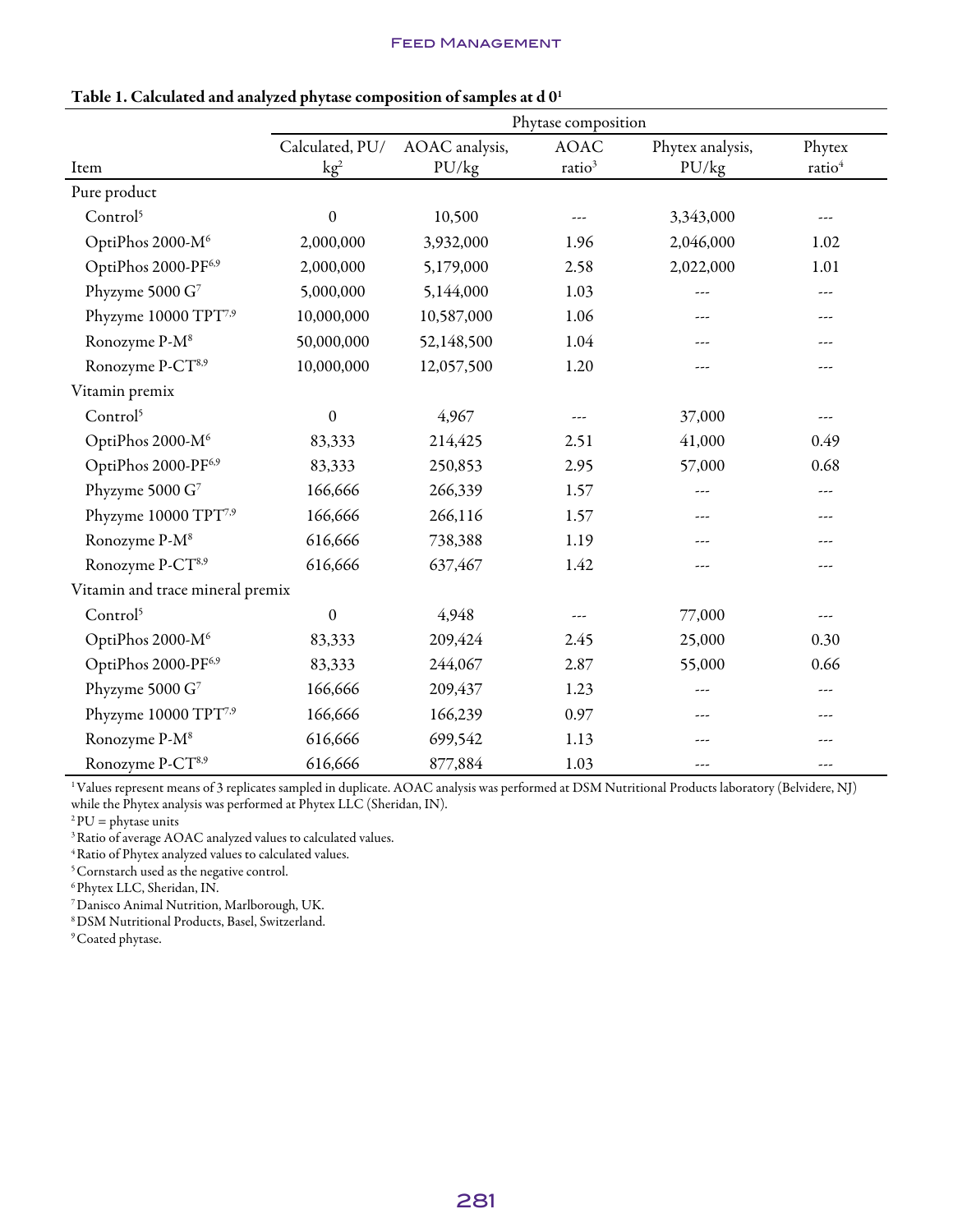| Item                                                 | $P$ -value |
|------------------------------------------------------|------------|
| Interactive effects                                  |            |
| Time $\times$ Temp $\times$ Coating $\times$ Product | < 0.0001   |
| Time $\times$ Temp $\times$ Product                  | < 0.0001   |
| Time $\times$ Temp $\times$ Coating                  | < 0.0001   |
| Time $\times$ Coating $\times$ Product               | < 0.0001   |
| Temp × Coating × Product                             | < 0.0001   |
| Temp × Coating                                       | < 0.0001   |
| Temp × Product                                       | < 0.0001   |
| Time $\times$ Temp                                   | < 0.0001   |
| Time × Coating                                       | 0.428      |
| Time × Product                                       | < 0.0001   |
| Coating $\times$ Product                             | < 0.0001   |
| Main effects                                         |            |
| Time                                                 | < 0.0001   |
| Temp                                                 | < 0.0001   |
| Coating                                              | < 0.0001   |
| Product                                              | < 0.0001   |

Table 2. Probabilities of interactive and main effects of storage time, temperature, coating, and phytase product on stability (as defined by % of initial phytase activity) of commercially available phytase sources in pure forms.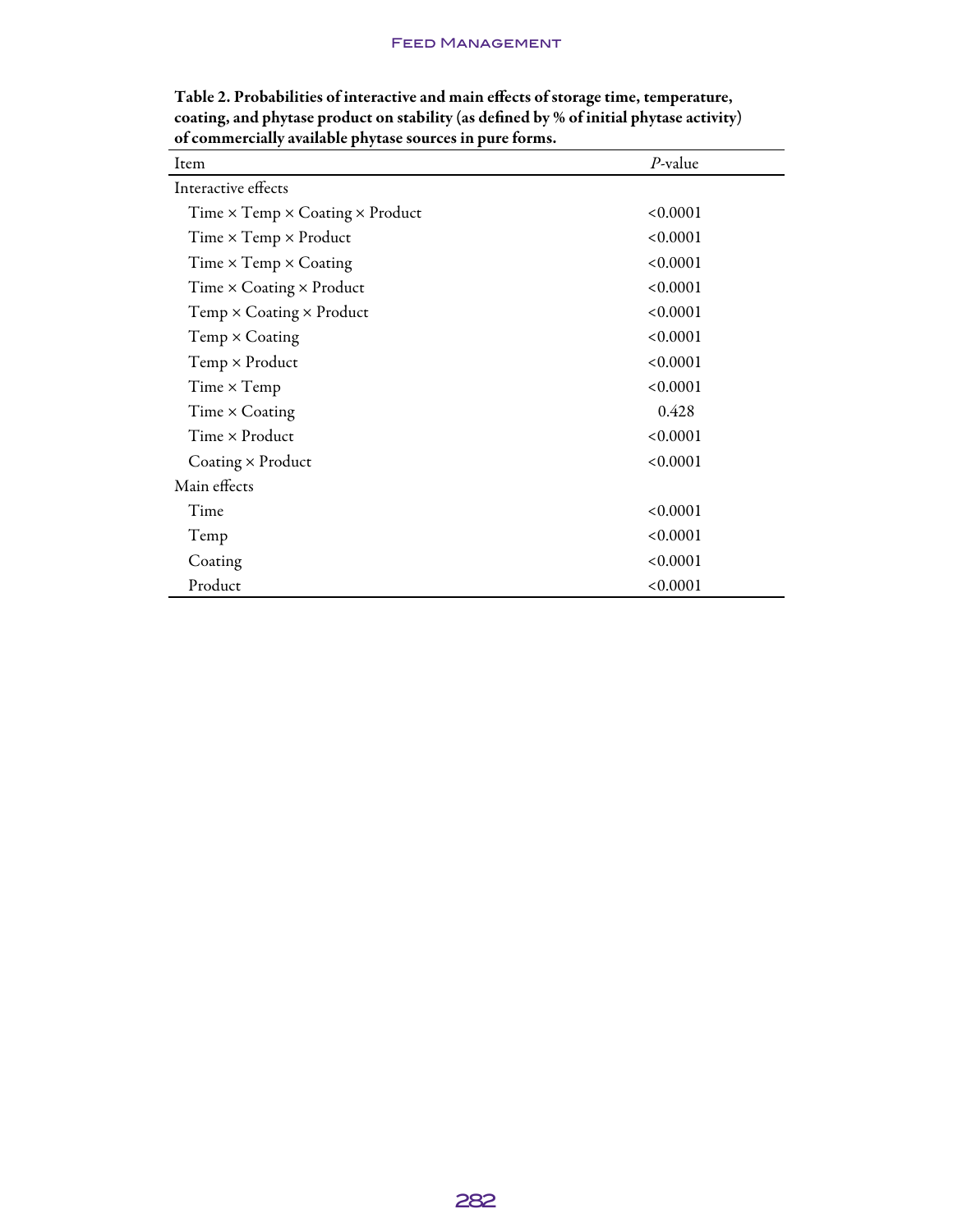| Item                                                 | $P$ -value   |
|------------------------------------------------------|--------------|
| Interactive effects                                  |              |
| Time × Form × Coating × Product × Temp               | ${}< 0.0001$ |
| Time × Form × Coating × Product                      | ${}< 0.0001$ |
| Time $\times$ Form $\times$ Coating $\times$ Temp    | ${}< 0.0001$ |
| Time $\times$ Form $\times$ Product $\times$ Temp    | ${}< 0.0001$ |
| Time $\times$ Coating $\times$ Product $\times$ Temp | ${}< 0.0001$ |
| Form $\times$ Coating $\times$ Product $\times$ Temp | ${}< 0.0001$ |
| Time $\times$ Form $\times$ Coating                  | < 0.0721     |
| Time $\times$ Form $\times$ Product                  | ${}< 0.0001$ |
| $Time \times Form \times Temp$                       | ${}< 0.0001$ |
| Time $\times$ Coating $\times$ Product               | ${}< 0.0001$ |
| Time $\times$ Coating $\times$ Temp                  | ${}< 0.0001$ |
| Time $\times$ Product $\times$ Temp                  | ${}< 0.0003$ |
| Form $\times$ Coating $\times$ Product               | ${}< 0.0001$ |
| Form $\times$ Coating $\times$ Temp                  | ${}< 0.0004$ |
| Form $\times$ Product $\times$ Temp                  | ${}< 0.0001$ |
| Coating $\times$ Product $\times$ Temp               | ${}< 0.0001$ |
| Time $\times$ Form                                   | ${}< 0.0001$ |
| Time × Coating                                       | < 0.0028     |
| Time × Product                                       | ${}< 0.0001$ |
| Time $\times$ Temp                                   | ${}< 0.0001$ |
| Form × Coating                                       | ${}< 0.0001$ |
| Form × Product                                       | ${}< 0.0001$ |
| Form $\times$ Temp                                   | ${}< 0.0001$ |
| Coating $\times$ Product                             | ${}< 0.0001$ |
| Coating × Temp                                       | ${}< 0.0829$ |
| Product × Temp                                       | ${}< 0.0001$ |
| Main effects                                         |              |
| Time                                                 | ${}< 0.0001$ |
| Form                                                 | ${}< 0.0001$ |
| Coating                                              | ${}< 0.0001$ |
| Product                                              | ${}< 0.0001$ |
| Temp                                                 | ${}< 0.0001$ |

Table 3. Probabilities of interactive and main effects of storage time, form, temperature, coating, and phytase product on stability (as defined by % of initial phytase activity) of commercially available phytase sources.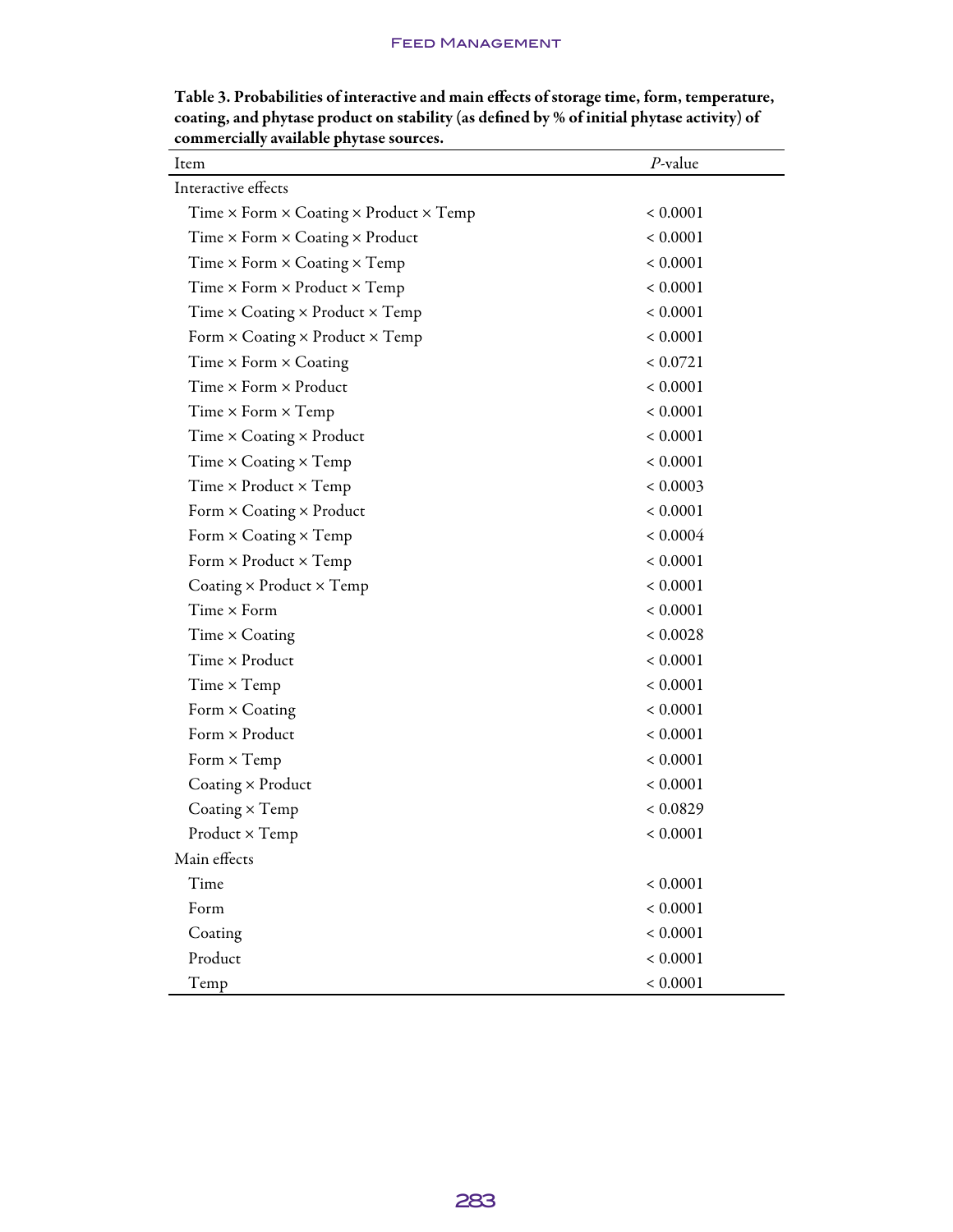

Figure 1. Residual phytase activity (% of initial) for OptiPhos 2000-PF (coated) and Opti-Phos 2000-M (uncoated) as affected by storage temperature (freezer [0ºF], refrigerator [41ºF], at room temperature [73ºF], and in a controlled environment chamber [99ºF and 75% humidity]) and time (30 to 120 d). Each data point (least square mean  $\pm$  2.32) is the mean of 3 observations.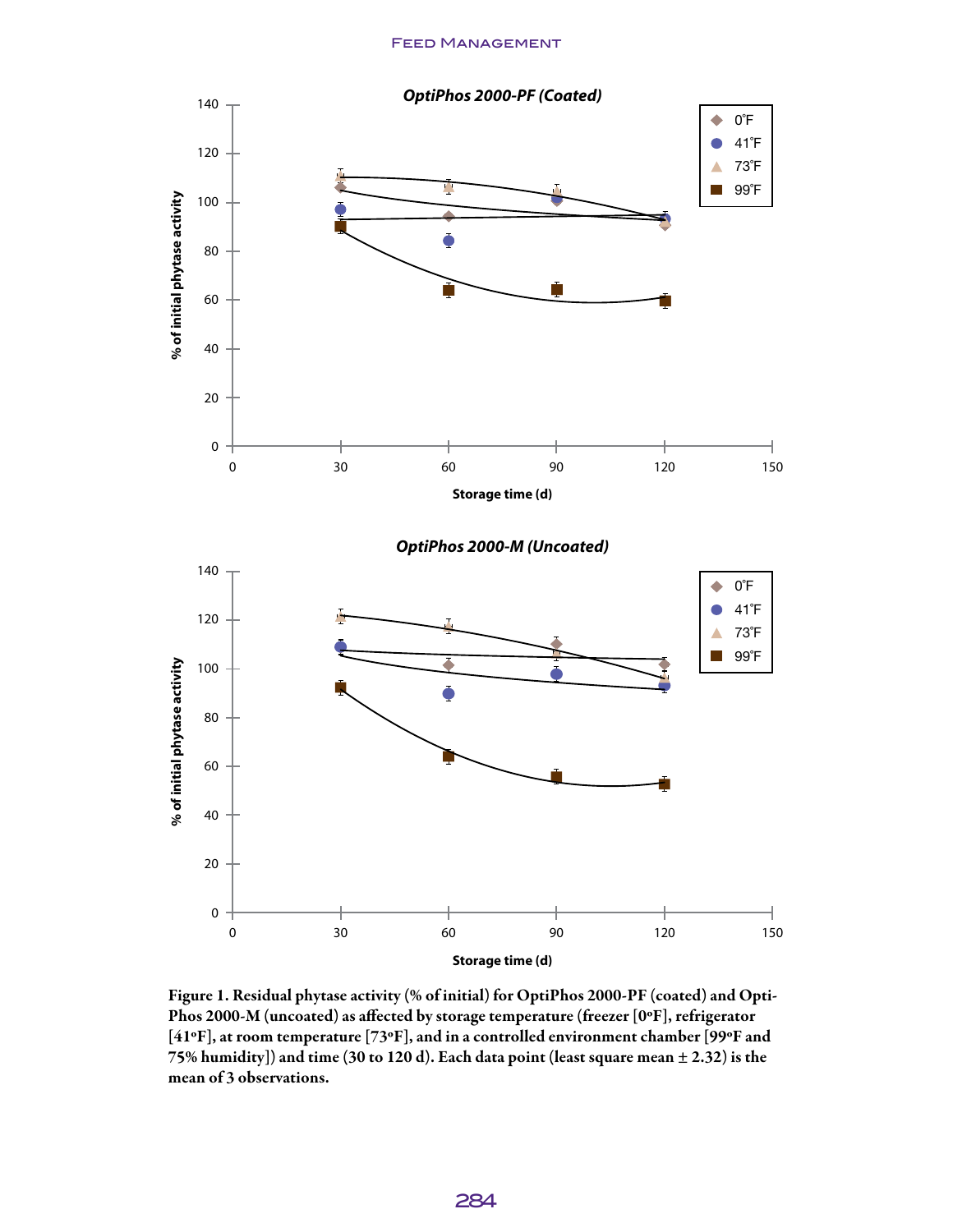*Phyzyme XP 10000 TPT (Coated)*



Figure 2. Residual phytase activity (% of initial) for Phyzyme 10000 TPT (coated) and Phyzyme 5000G (uncoated) as affected by storage temperature (freezer [0ºF], refrigerator [41ºF], at room temperature [73ºF], and in a controlled environment chamber [99ºF and 75% humidity]) and time (30 to 120 d). Each data point (least square mean  $\pm$  2.32) is the mean of 3 observations.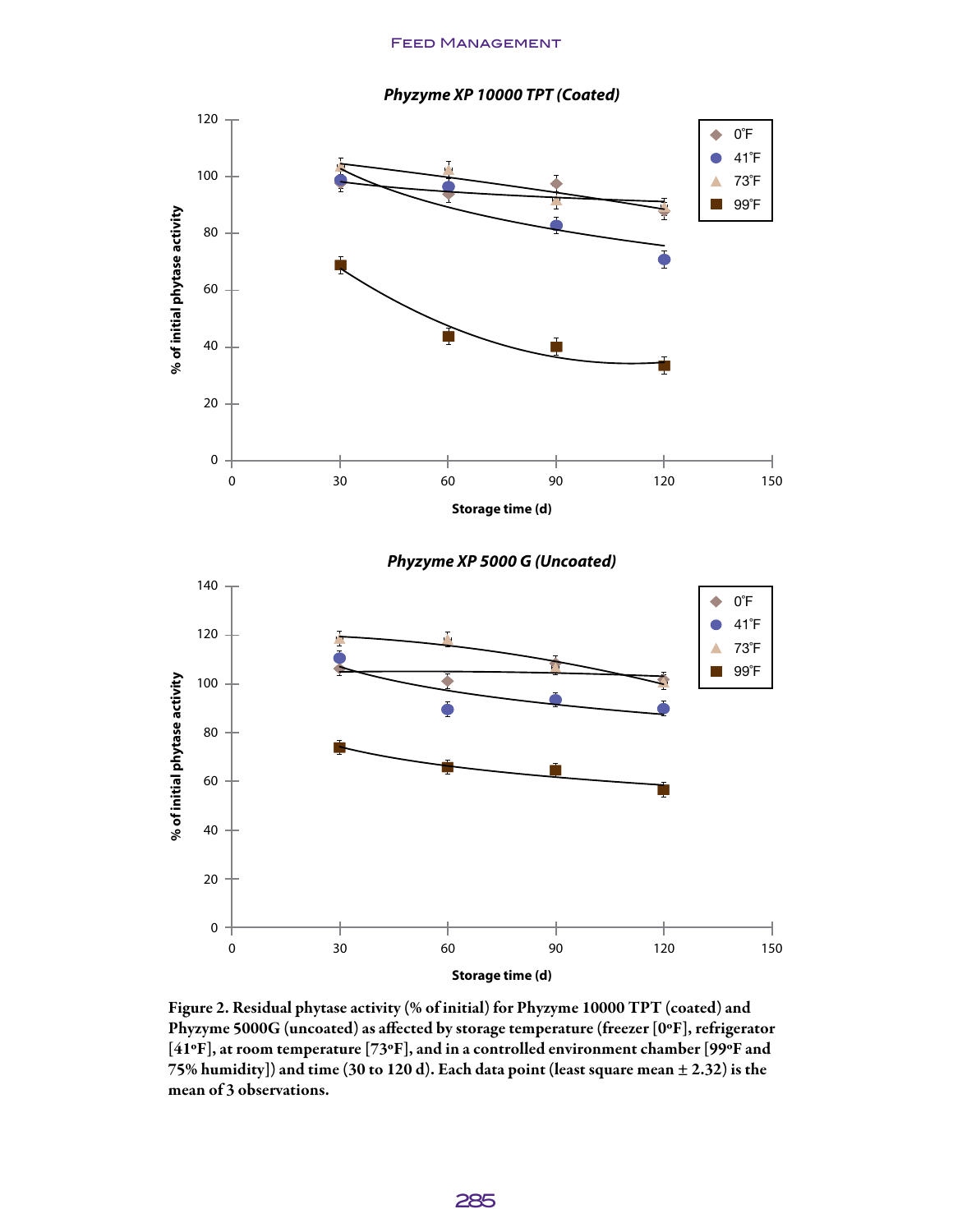

*Ronozyme P-M (Uncoated)*



Figure 3. Residual phytase activity (% of initial) for Ronozyme CT (coated) and Ronozyme M (uncoated) as affected by storage temperature (freezer [0ºF], refrigerator [41ºF], room temperature [73ºF], and in a controlled environment chamber [99ºF and 75% humidity]) and time (30 to 120 d). Each data point (least square mean  $\pm$  2.32) is the mean of 3 observations.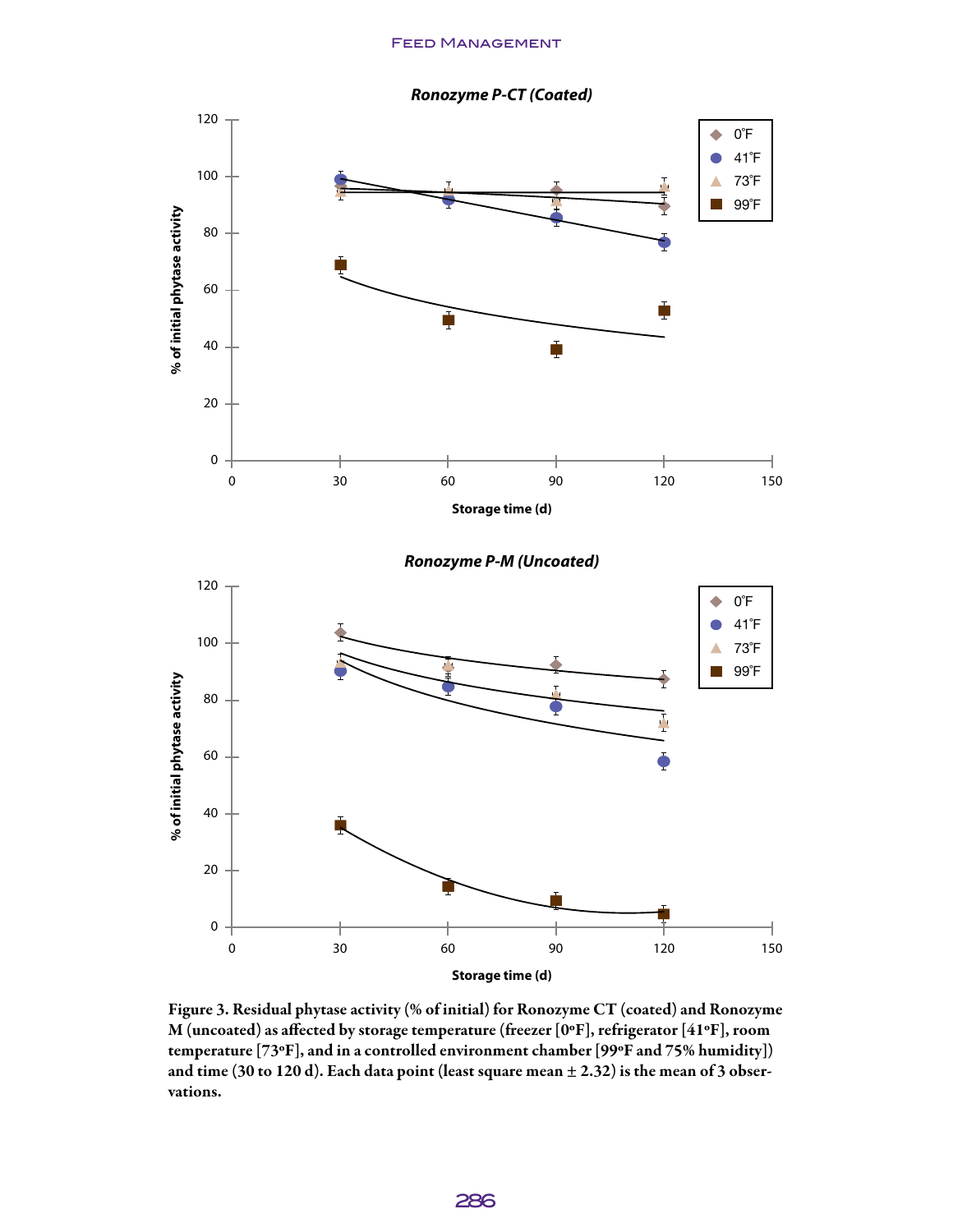

#### *OptiPhos 2000-PF (Coated)*





Figure 4. Residual phytase activity (% of initial) for OptiPhos 2000-PF (coated) and OptiPhos 2000-M (uncoated) as affected by form of storage (as pure product [PUR], in a vitamin premix [VIT], or in a vitamin-trace mineral premix [VTM]), storage temperature (room temperature [71ºF], and in a controlled environment chamber [99ºF and 75% humidity]) and time (30 to 360 d). Each data point (least square mean  $\pm$  3.75) is the mean of 3 observations.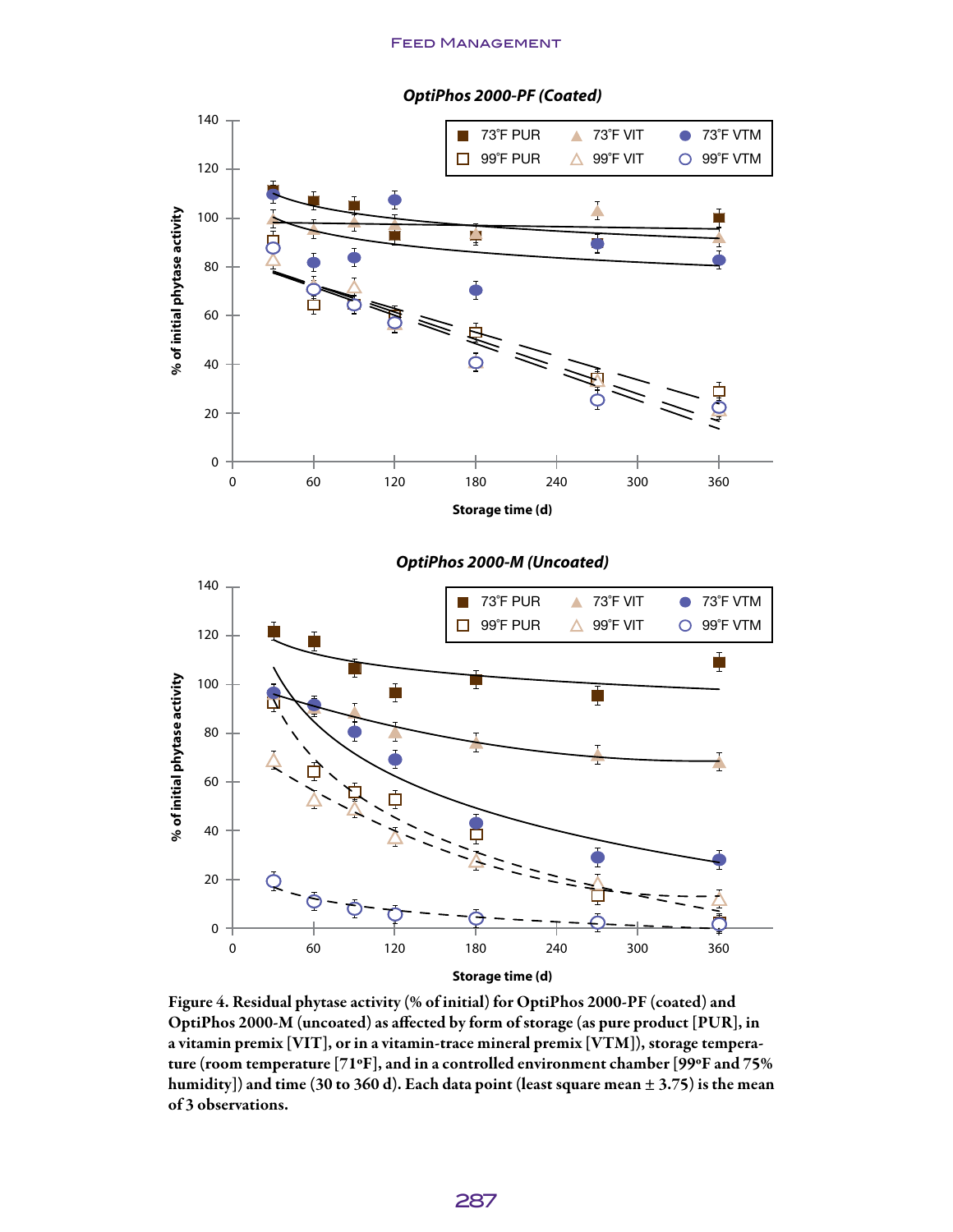

*Phyzyme XP 5000 G (Uncoated)*



Figure 5. Residual phytase activity (% of initial) for Phyzyme 10000 TPT (coated) and Phyzyme 5000G (uncoated) as affected by form of storage (as pure product [PUR], in a vitamin premix [VIT], or in a vitamin-trace mineral premix [VTM]), storage temperature (room temperature [73ºF], and in a controlled environment chamber [99ºF and 75% humidity]) and time (30 to 360 d). Each data point (least square mean  $\pm$  3.75) is the mean of 3 observations.